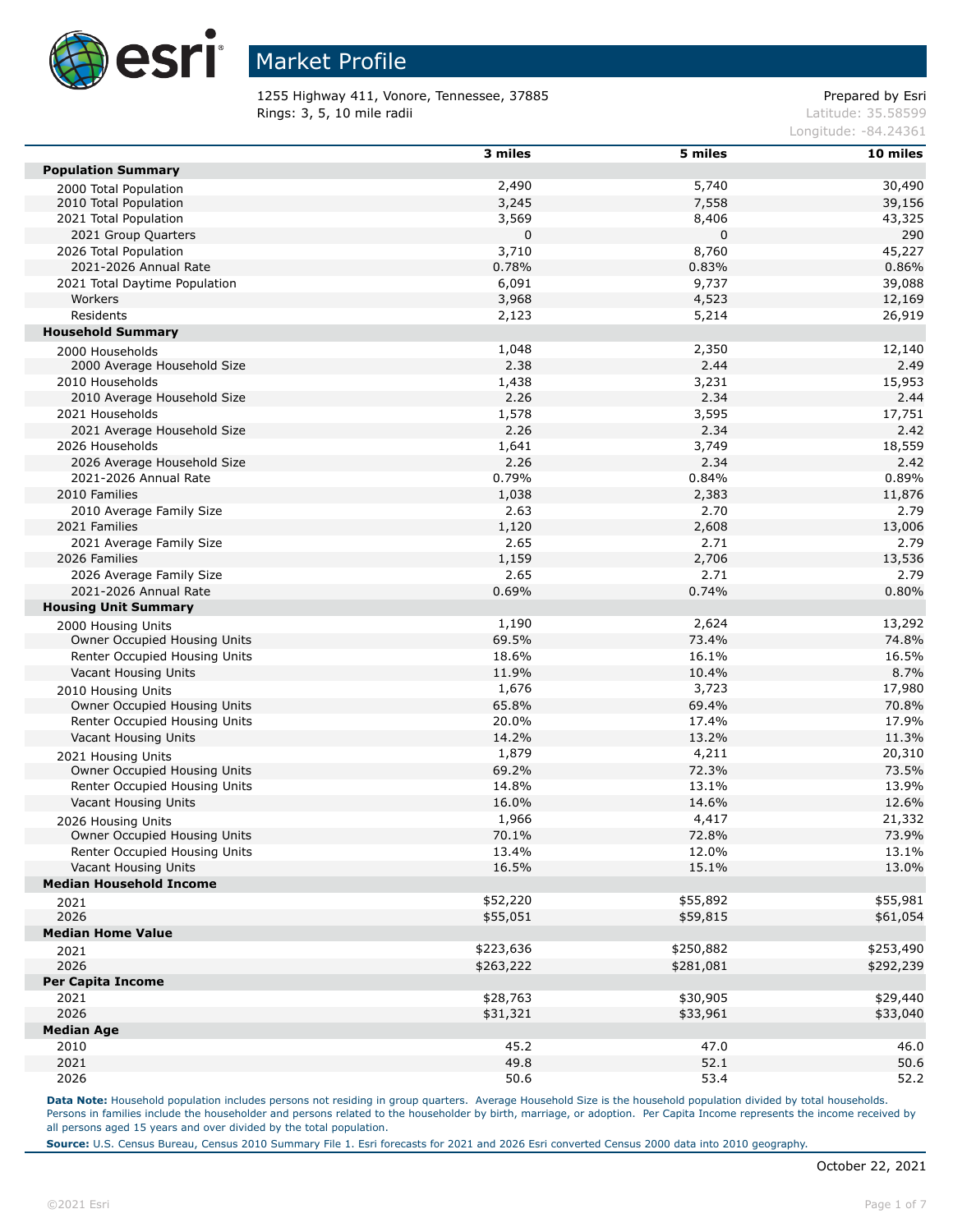

1255 Highway 411, Vonore, Tennessee, 37885 extending the prepared by Esri Rings: 3, 5, 10 mile radii and the contract of the contract of the contract of the contract of the contract of the contract of the contract of the contract of the contract of the contract of the contract of the contract of

Longitude: -84.24361

|                                            | 3 miles   | 5 miles   | 10 miles  |
|--------------------------------------------|-----------|-----------|-----------|
| 2021 Households by Income                  |           |           |           |
| Household Income Base                      | 1,578     | 3,595     | 17,751    |
| $<$ \$15,000                               | 10.4%     | 9.5%      | 10.6%     |
| $$15,000 - $24,999$                        | 8.3%      | 8.8%      | 9.0%      |
| \$25,000 - \$34,999                        | 10.8%     | 11.6%     | 10.8%     |
| \$35,000 - \$49,999                        | 17.9%     | 13.4%     | 12.6%     |
| \$50,000 - \$74,999                        | 20.2%     | 20.7%     | 21.2%     |
| \$75,000 - \$99,999                        | 11.8%     | 12.5%     | 14.3%     |
| $$100,000 - $149,999$                      | 13.2%     | 14.8%     | 14.1%     |
| \$150,000 - \$199,999                      | 4.9%      | 5.3%      | 4.2%      |
| $$200,000+$                                | 2.6%      | 3.3%      | 3.1%      |
| Average Household Income                   | \$69,304  | \$73,559  | \$71,598  |
| 2026 Households by Income                  |           |           |           |
| Household Income Base                      | 1,641     | 3,749     | 18,559    |
| $<$ \$15,000                               | 9.0%      | 8.1%      | 8.9%      |
| $$15,000 - $24,999$                        | 6.7%      | 7.1%      | 7.4%      |
| \$25,000 - \$34,999                        | 10.3%     | 11.1%     | 10.3%     |
| \$35,000 - \$49,999                        | 18.3%     | 13.4%     | 12.0%     |
| \$50,000 - \$74,999                        | 20.5%     | 20.7%     | 21.0%     |
| \$75,000 - \$99,999                        | 12.3%     | 13.3%     | 15.4%     |
| $$100,000 - $149,999$                      | 14.3%     | 16.3%     | 16.3%     |
| \$150,000 - \$199,999                      | 6.1%      | 6.6%      | 5.2%      |
| $$200,000+$                                | 2.6%      | 3.4%      | 3.5%      |
| Average Household Income                   | \$75,444  | \$80,750  | \$80,228  |
| 2021 Owner Occupied Housing Units by Value |           |           |           |
| Total                                      | 1,300     | 3,043     | 14,936    |
| $<$ \$50,000                               | 6.4%      | 5.6%      | 5.4%      |
| \$50,000 - \$99,999                        | 14.1%     | 11.0%     | 9.9%      |
| $$100,000 - $149,999$                      | 14.5%     | 13.6%     | 13.1%     |
| \$150,000 - \$199,999                      | 11.0%     | 12.0%     | 13.1%     |
| \$200,000 - \$249,999                      | 8.5%      | 7.6%      | 7.7%      |
| \$250,000 - \$299,999                      | 14.5%     | 13.0%     | 10.8%     |
| \$300,000 - \$399,999                      | 6.8%      | 9.1%      | 14.5%     |
| \$400,000 - \$499,999                      | 8.5%      | 9.2%      | 9.3%      |
| \$500,000 - \$749,999                      | 4.8%      | 7.4%      | 8.0%      |
| \$750,000 - \$999,999                      | 8.5%      | 8.0%      | 4.9%      |
| \$1,000,000 - \$1,499,999                  | 2.1%      | 3.0%      | 1.9%      |
| \$1,500,000 - \$1,999,999                  | 0.2%      | 0.3%      | 0.9%      |
| $$2,000,000 +$                             | 0.0%      | 0.1%      | 0.6%      |
| Average Home Value                         | \$305,412 | \$336,210 | \$331,339 |
| 2026 Owner Occupied Housing Units by Value |           |           |           |
| Total                                      | 1,378     | 3,217     | 15,757    |
| $<$ \$50,000                               | 3.9%      | 3.3%      | 3.3%      |
| \$50,000 - \$99,999                        | 9.9%      | 7.5%      | 6.9%      |
| \$100,000 - \$149,999                      | 11.9%     | 11.0%     | 10.8%     |
| \$150,000 - \$199,999                      | 10.7%     | 11.5%     | 11.9%     |
| \$200,000 - \$249,999                      | 9.2%      | 8.1%      | 7.3%      |
| \$250,000 - \$299,999                      | 16.3%     | 13.8%     | 11.7%     |
| \$300,000 - \$399,999                      | 7.4%      | 10.1%     | 16.9%     |
| \$400,000 - \$499,999                      | 9.6%      | 10.4%     | 11.0%     |
| \$500,000 - \$749,999                      | 5.9%      | 8.8%      | 9.6%      |
| \$750,000 - \$999,999                      | 12.3%     | 11.3%     | 6.4%      |
| \$1,000,000 - \$1,499,999                  | 2.5%      | 3.6%      | 2.3%      |
| \$1,500,000 - \$1,999,999                  | 0.3%      | 0.4%      | 1.1%      |
| $$2,000,000 +$                             | 0.0%      | 0.2%      | 0.8%      |
| Average Home Value                         | \$358,013 | \$389,147 | \$379,769 |

Data Note: Income represents the preceding year, expressed in current dollars. Household income includes wage and salary earnings, interest dividends, net rents, pensions, SSI and welfare payments, child support, and alimony.

**Source:** U.S. Census Bureau, Census 2010 Summary File 1. Esri forecasts for 2021 and 2026 Esri converted Census 2000 data into 2010 geography.

Г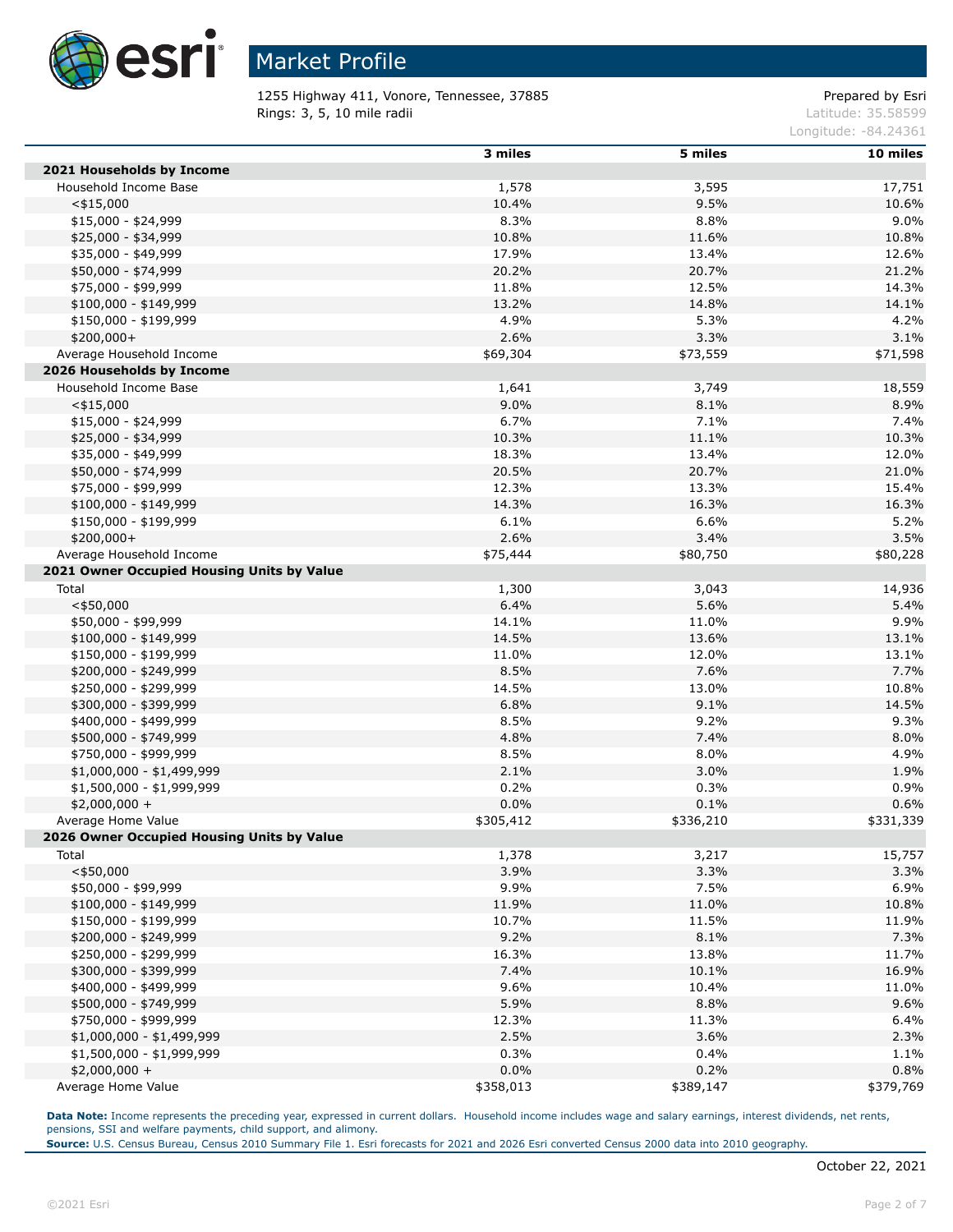

 $\overline{a}$ 

# Market Profile

1255 Highway 411, Vonore, Tennessee, 37885 extending the prepared by Esri Rings: 3, 5, 10 mile radii and the contract of the contract of the contract of the contract of the contract of the contract of the contract of the contract of the contract of the contract of the contract of the contract of

Longitude: -84.24361

|                        | 3 miles | 5 miles | 10 miles |
|------------------------|---------|---------|----------|
| 2010 Population by Age |         |         |          |
| Total                  | 3,248   | 7,560   | 39,155   |
| $0 - 4$                | 5.6%    | 5.1%    | 5.1%     |
| $5 - 9$                | 5.4%    | 5.4%    | 5.7%     |
| $10 - 14$              | 6.4%    | 6.0%    | 5.8%     |
| $15 - 24$              | 10.0%   | 9.5%    | 10.2%    |
| $25 - 34$              | 8.9%    | 8.8%    | 9.6%     |
| $35 - 44$              | 13.4%   | 12.7%   | 12.4%    |
| $45 - 54$              | 13.2%   | 13.4%   | 13.5%    |
| $55 - 64$              | 18.2%   | 18.2%   | 16.3%    |
| $65 - 74$              | 13.3%   | 14.6%   | 14.4%    |
| 75 - 84                | 4.4%    | 5.0%    | 5.5%     |
| $85 +$                 | 1.0%    | 1.3%    | 1.5%     |
| $18 +$                 | 79.2%   | 80.1%   | 79.9%    |
| 2021 Population by Age |         |         |          |
| Total                  | 3,568   | 8,405   | 43,326   |
| $0 - 4$                | 4.8%    | 4.4%    | 4.4%     |
| $5 - 9$                | 4.8%    | 4.6%    | 4.8%     |
| $10 - 14$              | 5.4%    | 5.0%    | 5.0%     |
| $15 - 24$              | 9.0%    | 8.4%    | 8.8%     |
| $25 - 34$              | 8.9%    | 8.8%    | 10.2%    |
| $35 - 44$              | 12.2%   | 11.1%   | 10.7%    |
| $45 - 54$              | 11.0%   | 11.2%   | 11.6%    |
| $55 - 64$              | 18.6%   | 18.2%   | 15.9%    |
| $65 - 74$              | 18.4%   | 19.9%   | 19.0%    |
| 75 - 84                | 5.6%    | 6.7%    | 7.9%     |
| $85 +$                 | 1.3%    | 1.6%    | 1.7%     |
| $18 +$                 | 82.2%   | 83.3%   | 83.0%    |
| 2026 Population by Age |         |         |          |
| Total                  | 3,711   | 8,761   | 45,226   |
| $0 - 4$                | 4.8%    | 4.3%    | 4.2%     |
| $5 - 9$                | 4.6%    | 4.4%    | 4.6%     |
| $10 - 14$              | 5.4%    | 5.0%    | 5.1%     |
| $15 - 24$              | 8.6%    | 8.1%    | 8.6%     |
| $25 - 34$              | 8.6%    | 8.3%    | 8.8%     |
| $35 - 44$              | 12.4%   | 11.1%   | 10.8%    |
| $45 - 54$              | 10.5%   | 10.6%   | 11.2%    |
| $55 - 64$              | 17.5%   | 17.3%   | 15.2%    |
| $65 - 74$              | 18.9%   | 20.4%   | 18.9%    |
| 75 - 84                | 7.3%    | 8.7%    | 10.5%    |
| $85 +$                 | 1.5%    | 1.8%    | 2.2%     |
| $18 +$                 | 82.4%   | 83.5%   | 83.2%    |
| 2010 Population by Sex |         |         |          |
| Males                  | 1,607   | 3,759   | 19,497   |
| Females                | 1,638   | 3,799   | 19,659   |
| 2021 Population by Sex |         |         |          |
| Males                  | 1,780   | 4,202   | 21,663   |
| Females                | 1,789   | 4,204   | 21,662   |
| 2026 Population by Sex |         |         |          |
| Males                  | 1,858   | 4,395   | 22,658   |
| Females                | 1,852   | 4,365   | 22,569   |
|                        |         |         |          |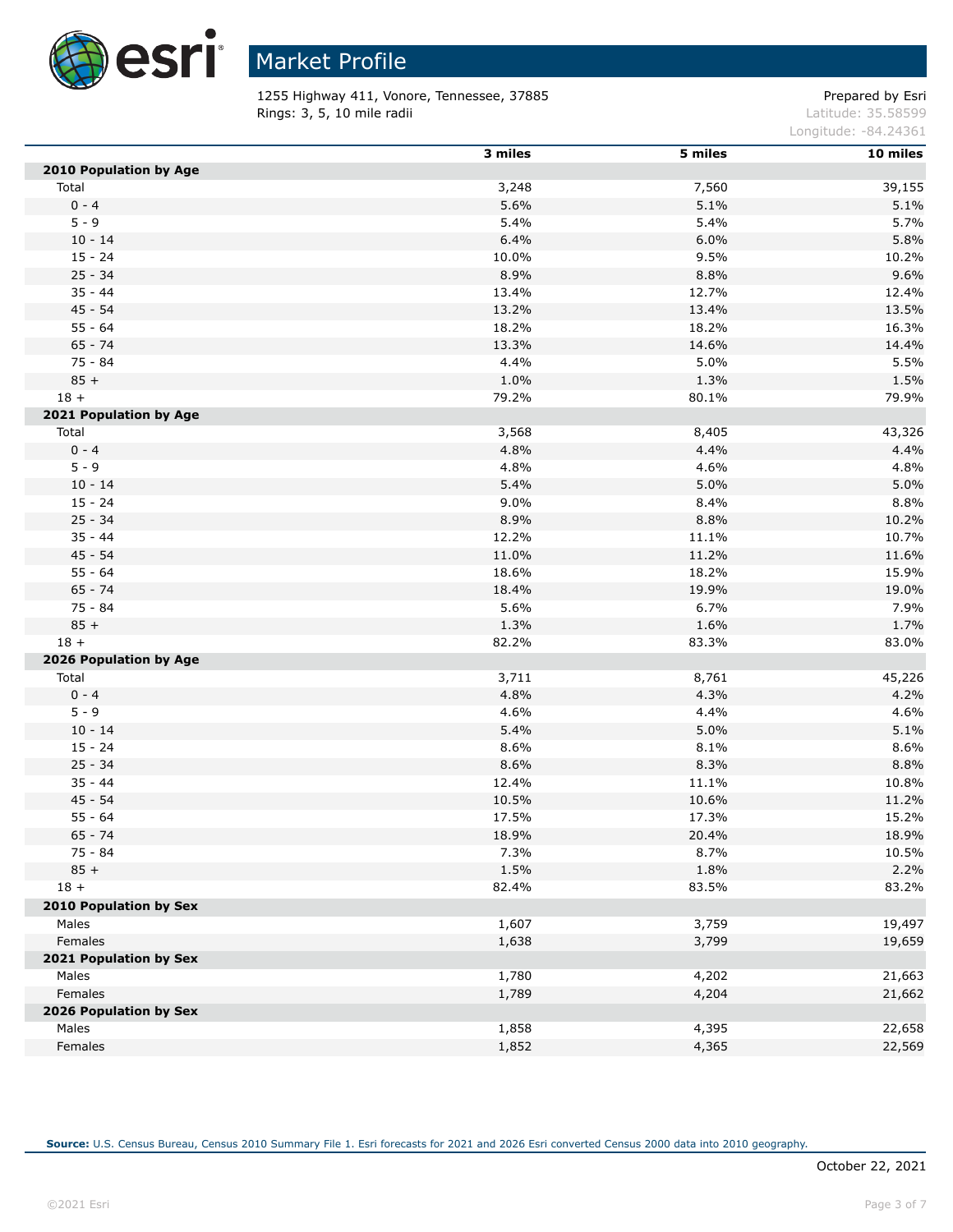

1255 Highway 411, Vonore, Tennessee, 37885 extending the prepared by Esri Rings: 3, 5, 10 mile radii and the contract of the contract of the contract of the contract of the contract of the contract of the contract of the contract of the contract of the contract of the contract of the contract of

Longitude: -84.24361

|                                                    | 3 miles | 5 miles | 10 miles |
|----------------------------------------------------|---------|---------|----------|
| 2010 Population by Race/Ethnicity                  |         |         |          |
| Total                                              | 3,246   | 7,559   | 39,155   |
| White Alone                                        | 95.1%   | 95.0%   | 95.3%    |
| <b>Black Alone</b>                                 | 0.7%    | 0.7%    | 1.0%     |
| American Indian Alone                              | 0.6%    | 0.5%    | 0.4%     |
| Asian Alone                                        | 0.3%    | 0.3%    | 0.3%     |
| Pacific Islander Alone                             | 0.1%    | 0.0%    | 0.0%     |
| Some Other Race Alone                              | 1.9%    | 2.0%    | 1.6%     |
| Two or More Races                                  | 1.4%    | 1.4%    | 1.3%     |
| Hispanic Origin                                    | 3.2%    | 3.4%    | 3.0%     |
| Diversity Index                                    | 15.2    | 15.6    | 14.4     |
| 2021 Population by Race/Ethnicity                  |         |         |          |
| Total                                              | 3,570   | 8,405   | 43,326   |
| White Alone                                        | 93.6%   | 93.4%   | 94.0%    |
| <b>Black Alone</b>                                 | 0.7%    | 0.7%    | 1.0%     |
| American Indian Alone                              | 0.7%    | 0.6%    | 0.5%     |
| Asian Alone                                        | 0.4%    | 0.4%    | 0.4%     |
| Pacific Islander Alone                             | 0.1%    | 0.0%    | 0.0%     |
| Some Other Race Alone                              | 2.9%    | 3.1%    | 2.4%     |
| Two or More Races                                  | 1.7%    | 1.7%    | 1.6%     |
| Hispanic Origin                                    | 5.0%    | 5.1%    | 4.5%     |
| Diversity Index                                    | 20.7    | 21.2    | 19.1     |
| 2026 Population by Race/Ethnicity                  |         |         |          |
| Total                                              | 3,709   | 8,760   | 45,228   |
| White Alone                                        | 92.7%   | 92.4%   | 93.2%    |
| <b>Black Alone</b>                                 | 0.6%    | 0.7%    | 1.0%     |
| American Indian Alone                              | 0.7%    | 0.7%    | 0.5%     |
| Asian Alone                                        | 0.5%    | 0.5%    | 0.5%     |
| Pacific Islander Alone                             | 0.1%    | 0.0%    | 0.0%     |
| Some Other Race Alone                              | 3.6%    | 3.8%    | 2.9%     |
| Two or More Races                                  | 1.8%    | 1.9%    | 1.8%     |
| Hispanic Origin                                    | 6.1%    | 6.3%    | 5.4%     |
| Diversity Index                                    | 24.1    | 24.6    | 22.0     |
| 2010 Population by Relationship and Household Type |         |         |          |
| Total                                              | 3,245   | 7,558   | 39,156   |
| In Households                                      | 100.0%  | 100.0%  | 99.3%    |
| In Family Households                               | 86.1%   | 86.8%   | 86.7%    |
| Householder                                        | 30.1%   | 30.8%   | 30.4%    |
| Spouse                                             | 24.5%   | 25.7%   | 25.1%    |
| Child                                              | 26.7%   | 25.7%   | 26.1%    |
| Other relative                                     | 2.8%    | 2.9%    | 3.1%     |
| Nonrelative                                        | 1.9%    | 1.7%    | 1.9%     |
| In Nonfamily Households                            | 13.9%   | 13.2%   | 12.6%    |
| In Group Quarters                                  | 0.0%    | 0.0%    | 0.7%     |
| Institutionalized Population                       | 0.0%    | 0.0%    | 0.5%     |
| Noninstitutionalized Population                    | 0.0%    | 0.0%    | 0.2%     |

Data Note: Persons of Hispanic Origin may be of any race. The Diversity Index measures the probability that two people from the same area will be from different race/ ethnic groups. **Source:** U.S. Census Bureau, Census 2010 Summary File 1. Esri forecasts for 2021 and 2026 Esri converted Census 2000 data into 2010 geography.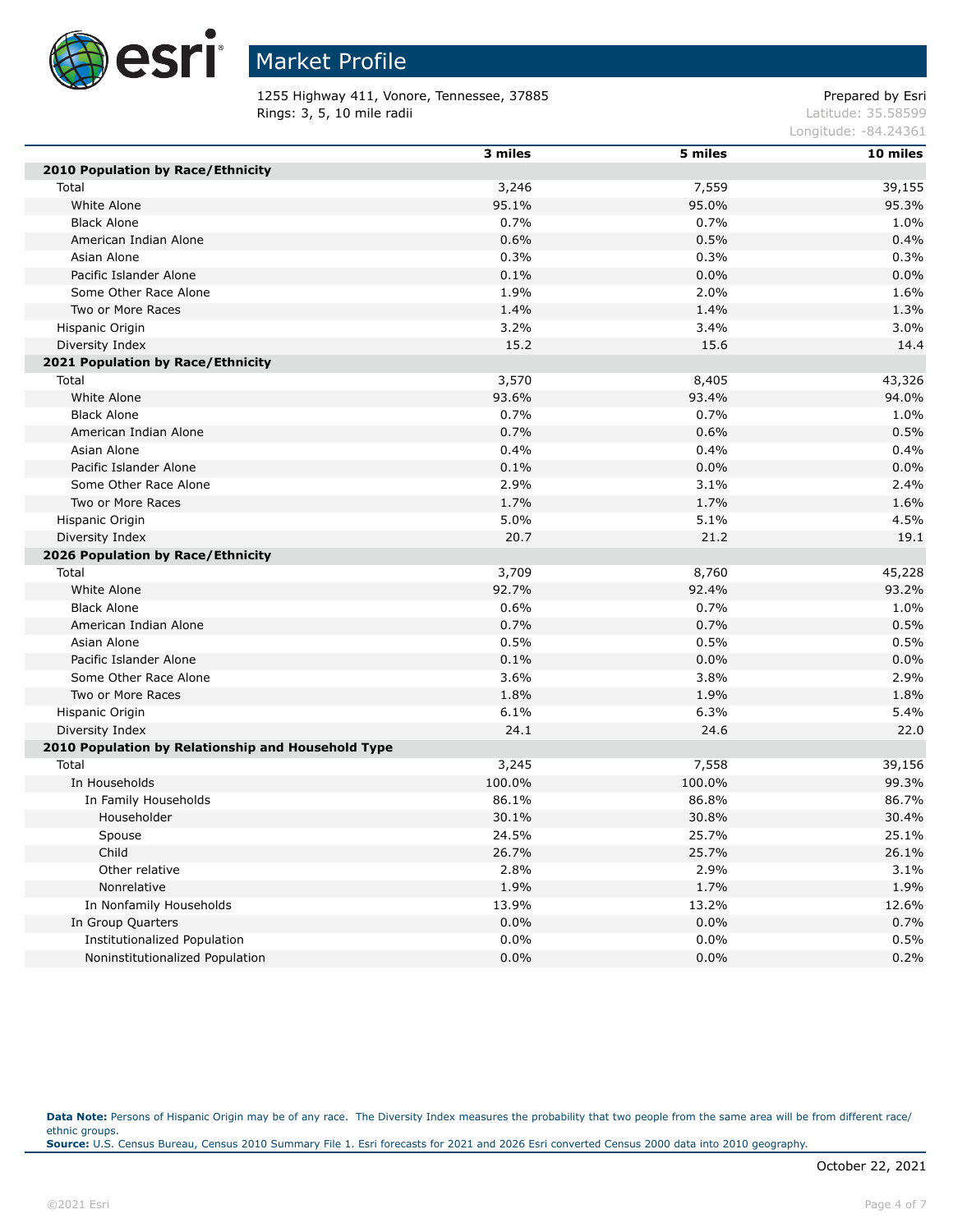

Г

Г

Г

## Market Profile

1255 Highway 411, Vonore, Tennessee, 37885 extending the prepared by Esri Rings: 3, 5, 10 mile radii and the contract of the contract of the contract of the contract of the contract of the contract of the contract of the contract of the contract of the contract of the contract of the contract of

Longitude: -84.24361

|                                               | 3 miles | 5 miles        | 10 miles |
|-----------------------------------------------|---------|----------------|----------|
| 2021 Population 25+ by Educational Attainment |         |                |          |
| Total                                         | 2,712   | 6,520          | 33,374   |
| Less than 9th Grade                           | 4.7%    | 4.6%           | 4.8%     |
| 9th - 12th Grade, No Diploma                  | 6.2%    | 6.2%           | 7.3%     |
| High School Graduate                          | 28.2%   | 29.6%          | 28.6%    |
| GED/Alternative Credential                    | 8.8%    | 7.0%           | 6.6%     |
| Some College, No Degree                       | 21.8%   | 21.1%          | 19.5%    |
| Associate Degree                              | 10.4%   | 9.6%           | 8.1%     |
| Bachelor's Degree                             | 12.5%   | 13.0%          | 15.3%    |
| Graduate/Professional Degree                  | 7.5%    | 8.8%           | 9.8%     |
|                                               |         |                |          |
| 2021 Population 15+ by Marital Status         |         |                |          |
| Total                                         | 3,032   | 7,231<br>20.0% | 37,208   |
| <b>Never Married</b>                          | 20.2%   |                | 19.3%    |
| Married                                       | 59.4%   | 60.0%          | 62.2%    |
| Widowed                                       | 6.7%    | 8.1%           | 8.2%     |
| Divorced                                      | 13.8%   | 12.0%          | 10.3%    |
| 2021 Civilian Population 16+ in Labor Force   |         |                |          |
| Civilian Population 16+                       | 1,509   | 3,352          | 17,777   |
| Population 16+ Employed                       | 96.6%   | 96.1%          | 92.7%    |
| Population 16+ Unemployment rate              | 3.4%    | 3.9%           | 7.3%     |
| Population 16-24 Employed                     | 11.2%   | 10.8%          | 12.0%    |
| Population 16-24 Unemployment rate            | 9.4%    | 9.4%           | 11.5%    |
| Population 25-54 Employed                     | 59.0%   | 59.0%          | 59.9%    |
| Population 25-54 Unemployment rate            | 2.7%    | 3.3%           | 7.3%     |
| Population 55-64 Employed                     | 20.4%   | 20.5%          | 19.7%    |
| Population 55-64 Unemployment rate            | 2.0%    | 3.1%           | 7.1%     |
| Population 65+ Employed                       | 9.3%    | 9.7%           | 8.4%     |
| Population 65+ Unemployment rate              | 3.5%    | 2.8%           | 2.1%     |
| 2021 Employed Population 16+ by Industry      |         |                |          |
| Total                                         | 1,457   | 3,220          | 16,472   |
| Agriculture/Mining                            | 0.5%    | 0.9%           | 0.9%     |
| Construction                                  | 5.6%    | 8.8%           | 7.7%     |
| Manufacturing                                 | 26.8%   | 26.7%          | 24.0%    |
| Wholesale Trade                               | 0.2%    | 0.7%           | 1.6%     |
| Retail Trade                                  | 7.2%    | 7.6%           | 9.1%     |
| Transportation/Utilities                      | 10.8%   | 9.7%           | 7.3%     |
| Information                                   | 0.8%    | 0.8%           | 1.1%     |
| Finance/Insurance/Real Estate                 | 8.3%    | 6.1%           | 5.6%     |
| Services                                      | 37.0%   | 36.0%          | 39.3%    |
| <b>Public Administration</b>                  | 2.7%    | 2.6%           | 3.5%     |
| 2021 Employed Population 16+ by Occupation    |         |                |          |
| Total                                         | 1,456   | 3,221          | 16,472   |
| White Collar                                  | 54.2%   | 52.2%          | 48.2%    |
| Management/Business/Financial                 | 11.3%   | 12.5%          | 11.4%    |
| Professional                                  | 22.6%   | 21.0%          | 17.6%    |
| Sales                                         | 11.3%   | 9.9%           | 9.0%     |
| Administrative Support                        | 9.1%    | 8.9%           | 10.1%    |
| <b>Services</b>                               | 10.7%   | 11.1%          | 15.5%    |
| <b>Blue Collar</b>                            | 35.0%   | 36.6%          | 36.3%    |
| Farming/Forestry/Fishing                      | 0.5%    | 0.7%           | 0.3%     |
| Construction/Extraction                       | 3.8%    | 6.3%           | 5.9%     |
| Installation/Maintenance/Repair               | 7.0%    | 5.9%           | 5.2%     |
| Production                                    | 13.5%   | 14.2%          | 14.8%    |
| Transportation/Material Moving                | 10.2%   | 9.6%           | 10.0%    |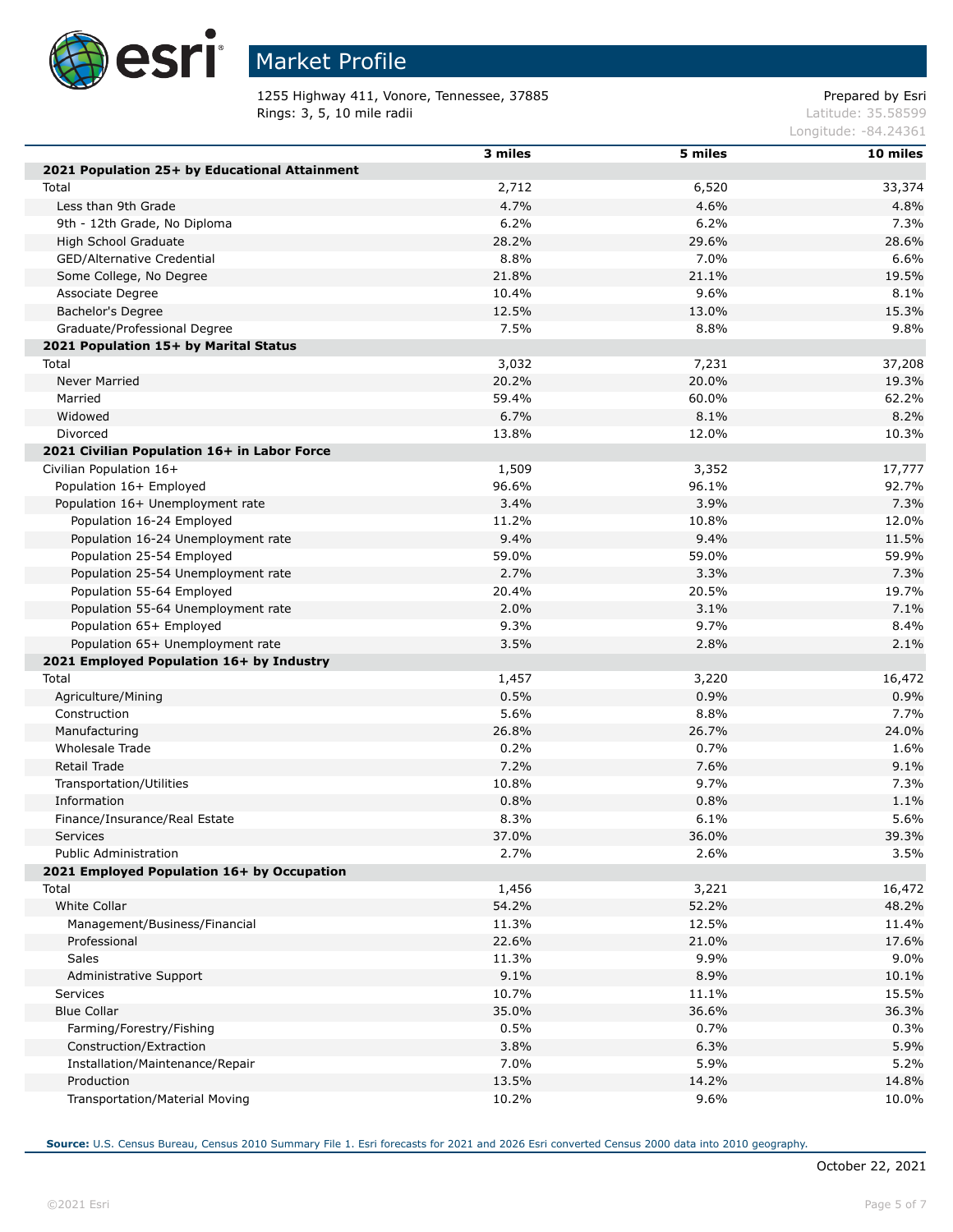

1255 Highway 411, Vonore, Tennessee, 37885 extending the prepared by Esri Rings: 3, 5, 10 mile radii and the contract of the contract of the contract of the contract of the contract of the contract of the contract of the contract of the contract of the contract of the contract of the contract of

Longitude: -84.24361

|                                               | 3 miles        | 5 miles        | 10 miles        |
|-----------------------------------------------|----------------|----------------|-----------------|
| 2010 Households by Type                       |                |                |                 |
| Total                                         | 1,438          | 3,231          | 15,953          |
| Households with 1 Person                      | 23.5%          | 22.0%          | 21.5%           |
| Households with 2+ People                     | 76.5%          | 78.0%          | 78.5%           |
| Family Households                             | 72.2%          | 73.8%          | 74.4%           |
| Husband-wife Families                         | 58.9%          | 61.3%          | 61.4%           |
| With Related Children                         | 17.9%          | 18.0%          | 18.8%           |
| Other Family (No Spouse Present)              | 13.3%          | 12.4%          | 13.1%           |
| Other Family with Male Householder            | 4.0%           | 4.0%           | 4.1%            |
| With Related Children                         | 2.6%           | 2.6%           | 2.5%            |
| Other Family with Female Householder          | 9.2%           | 8.4%           | 8.9%            |
| With Related Children                         | 6.3%           | 5.4%           | 5.5%            |
| Nonfamily Households                          | 4.3%           | 4.2%           | 4.1%            |
|                                               |                |                |                 |
| All Households with Children                  | 27.5%          | 26.6%          | 27.4%           |
|                                               |                |                |                 |
| Multigenerational Households                  | 3.4%           | 3.4%           | 3.7%            |
| Unmarried Partner Households                  | 5.3%           | 5.0%           | 5.2%            |
| Male-female                                   | 4.8%           | 4.5%           | 4.6%            |
| Same-sex                                      | 0.5%           | 0.5%           | 0.6%            |
|                                               |                |                |                 |
| 2010 Households by Size                       |                |                |                 |
| Total<br>1 Person Household                   | 1,439<br>23.5% | 3,230<br>22.0% | 15,953<br>21.5% |
| 2 Person Household                            | 44.3%          | 46.3%          | 45.1%           |
| 3 Person Household                            | 13.8%          | 13.5%          | 14.5%           |
| 4 Person Household                            | 10.8%          | 10.6%          | 11.1%           |
| 5 Person Household                            | 5.0%           | 4.8%           | 5.0%            |
| 6 Person Household                            | 1.7%           | 1.8%           | 1.7%            |
| 7 + Person Household                          | 0.9%           | 0.9%           | 1.0%            |
| 2010 Households by Tenure and Mortgage Status |                |                |                 |
|                                               |                |                |                 |
| Total                                         | 1,438          | 3,231          | 15,953          |
| Owner Occupied                                | 76.7%          | 79.9%          | 79.8%           |
| Owned with a Mortgage/Loan                    | 45.3%          | 47.1%          | 47.4%           |
| Owned Free and Clear                          | 31.4%          | 32.8%          | 32.4%           |
| Renter Occupied                               | 23.3%          | 20.1%          | 20.2%           |
| 2021 Affordability, Mortgage and Wealth       |                |                |                 |
| Housing Affordability Index                   | 137            | 132            | 131             |
| Percent of Income for Mortgage                | 18.0%          | 18.8%          | 19.0%           |
| Wealth Index                                  | 75             | 84             | 81              |
| 2010 Housing Units By Urban/ Rural Status     |                |                |                 |
| <b>Total Housing Units</b>                    | 1,676          | 3,723          | 17,980          |
| Housing Units Inside Urbanized Area           | 0.0%           | 4.0%           | 17.1%           |
| Housing Units Inside Urbanized Cluster        | 0.0%           | 0.2%           | 13.1%           |
| Rural Housing Units                           | 100.0%         | 95.8%          | 69.8%           |
| 2010 Population By Urban/ Rural Status        |                |                |                 |
| <b>Total Population</b>                       | 3,245          | 7,558          | 39,156          |
| Population Inside Urbanized Area              | 0.0%           | 3.7%           | 14.8%           |
| Population Inside Urbanized Cluster           | 0.0%           | 0.2%           | 13.6%           |
| <b>Rural Population</b>                       | 100.0%         | 96.1%          | 71.6%           |

Data Note: Households with children include any households with people under age 18, related or not. Multigenerational households are families with 3 or more parentchild relationships. Unmarried partner households are usually classified as nonfamily households unless there is another member of the household related to the householder. Multigenerational and unmarried partner households are reported only to the tract level. Esri estimated block group data, which is used to estimate polygons or non-standard geography.